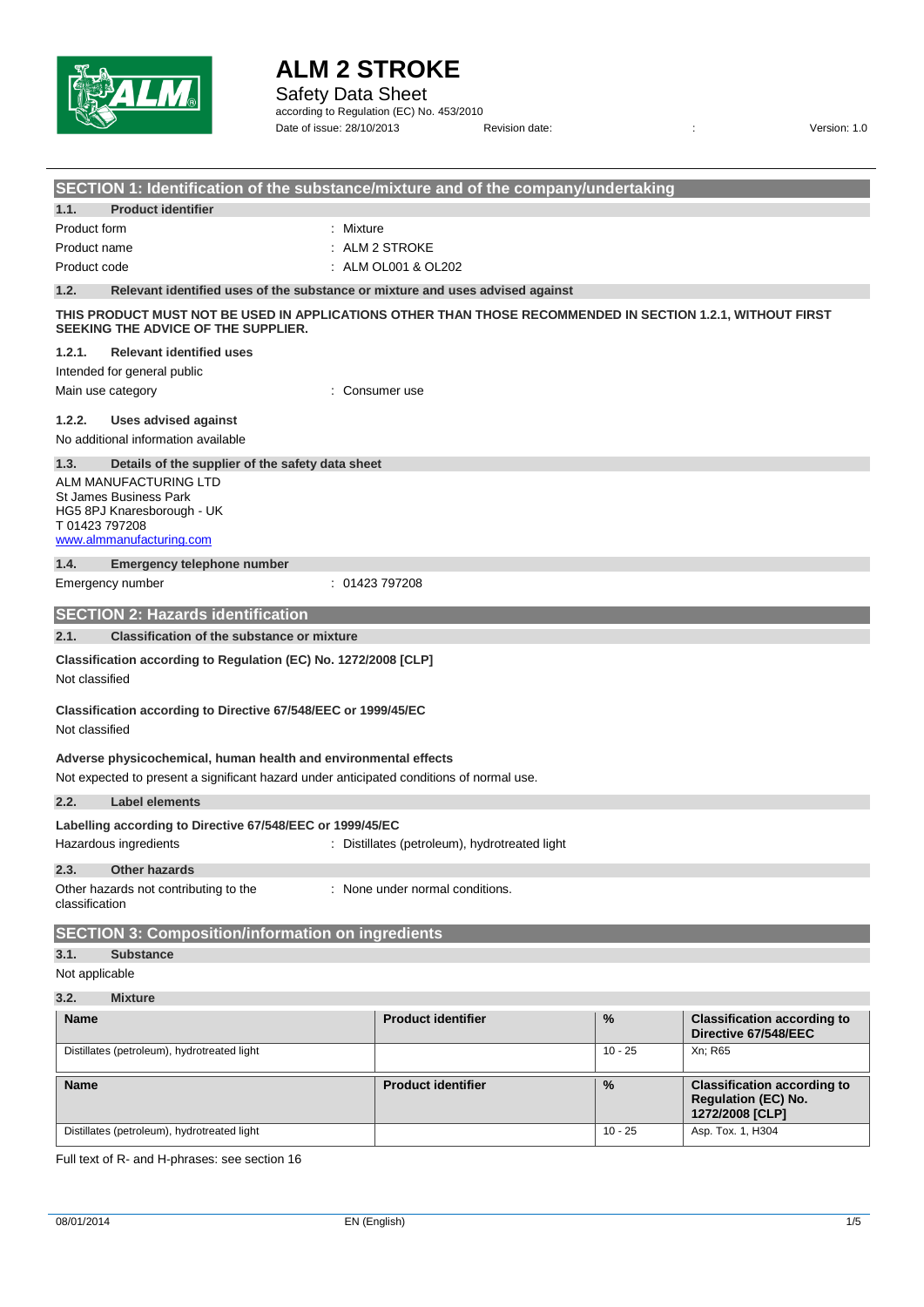# Safety Data Sheet

according to Regulation (EC) No. 453/2010

|                    | <b>SECTION 4: First aid measures</b>                                  |                                                                                                                                                                    |
|--------------------|-----------------------------------------------------------------------|--------------------------------------------------------------------------------------------------------------------------------------------------------------------|
| 4.1.               | <b>Description of first aid measures</b>                              |                                                                                                                                                                    |
|                    | First-aid measures general                                            | : Never give anything by mouth to an unconscious person. If you feel unwell, seek medical advice<br>(show the label where possible).                               |
|                    | First-aid measures after inhalation                                   | Assure fresh air breathing. Allow the victim to rest.                                                                                                              |
|                    | First-aid measures after skin contact                                 | Remove affected clothing and wash all exposed skin area with mild soap and water, followed by<br>warm water rinse.                                                 |
|                    | First-aid measures after eye contact                                  | Rinse immediately with plenty of water. Obtain medical attention if pain, blinking or redness<br>persist.                                                          |
|                    | First-aid measures after ingestion                                    | Rinse mouth. Do NOT induce vomiting. Obtain emergency medical attention.                                                                                           |
| 4.2.               | Most important symptoms and effects, both acute and delayed           |                                                                                                                                                                    |
| Symptoms/injuries  |                                                                       | : Not expected to present a significant hazard under anticipated conditions of normal use.                                                                         |
| 4.3.               |                                                                       | Indication of any immediate medical attention and special treatment needed                                                                                         |
|                    | Treat symptomatically.                                                |                                                                                                                                                                    |
|                    | <b>SECTION 5: Firefighting measures</b>                               |                                                                                                                                                                    |
| 5.1.               | <b>Extinguishing media</b>                                            |                                                                                                                                                                    |
|                    | Suitable extinguishing media                                          | : Foam. Dry powder. Carbon dioxide. Water spray. Sand.                                                                                                             |
|                    | Unsuitable extinguishing media                                        | : Do not use a heavy water stream.                                                                                                                                 |
| 5.2.               | Special hazards arising from the substance or mixture                 |                                                                                                                                                                    |
| Reactivity         |                                                                       | : No reactivity hazard other than the effects described in sub-sections below.                                                                                     |
| 5.3.               | <b>Advice for firefighters</b>                                        |                                                                                                                                                                    |
|                    | Firefighting instructions                                             | Use water spray or fog for cooling exposed containers. Exercise caution when fighting any<br>chemical fire. Prevent fire-fighting water from entering environment. |
|                    | Protection during firefighting                                        | Do not enter fire area without proper protective equipment, including respiratory protection.                                                                      |
|                    | <b>SECTION 6: Accidental release measures</b>                         |                                                                                                                                                                    |
| 6.1.               | Personal precautions, protective equipment and emergency procedures   |                                                                                                                                                                    |
|                    |                                                                       |                                                                                                                                                                    |
| 6.1.1.             | For non-emergency personnel                                           |                                                                                                                                                                    |
|                    | Protective equipment                                                  | : Avoid contact with skin and eyes.                                                                                                                                |
|                    | <b>Emergency procedures</b>                                           | : Evacuate unnecessary personnel.                                                                                                                                  |
| 6.1.2.             |                                                                       |                                                                                                                                                                    |
|                    | For emergency responders                                              |                                                                                                                                                                    |
|                    | Protective equipment<br><b>Emergency procedures</b>                   | : Equip cleanup crew with proper protection.<br>: Ventilate area.                                                                                                  |
|                    |                                                                       |                                                                                                                                                                    |
| 6.2.               | <b>Environmental precautions</b>                                      |                                                                                                                                                                    |
|                    |                                                                       | Prevent entry to sewers and public waters. Notify authorities if liquid enters sewers or public waters.                                                            |
| 6.3.               | Methods and material for containment and cleaning up                  |                                                                                                                                                                    |
|                    | Methods for cleaning up                                               | : Soak up spills with inert solids, such as clay or diatomaceous earth as soon as possible. Collect<br>spillage. Store aways from other materials.                 |
| 6.4.               | Reference to other sections                                           |                                                                                                                                                                    |
|                    | See also sections 8 and 13.                                           |                                                                                                                                                                    |
|                    |                                                                       |                                                                                                                                                                    |
| 7.1.               | <b>SECTION 7: Handling and storage</b>                                |                                                                                                                                                                    |
|                    | <b>Precautions for safe handling</b><br>Precautions for safe handling | Wash hands and other exposed areas with mild soap and water before eating, drinking or                                                                             |
|                    |                                                                       | smoking and when leaving work. Provide good ventilation in process area to prevent formation of<br>vapour.                                                         |
| 7.2.               | Conditions for safe storage, including any incompatibilities          |                                                                                                                                                                    |
| Storage conditions |                                                                       | Keep container closed when not in use. Store in original container. Protect from moisture. Keep<br>cool.                                                           |
|                    | Incompatible products                                                 | Oxidizing agent. Strong acids. Strong bases.                                                                                                                       |
|                    | Incompatible materials                                                | Sources of ignition. Direct sunlight.                                                                                                                              |
|                    | Storage temperature                                                   | $: 0 - 40 °C$                                                                                                                                                      |
| 7.3.               | Specific end use(s)                                                   |                                                                                                                                                                    |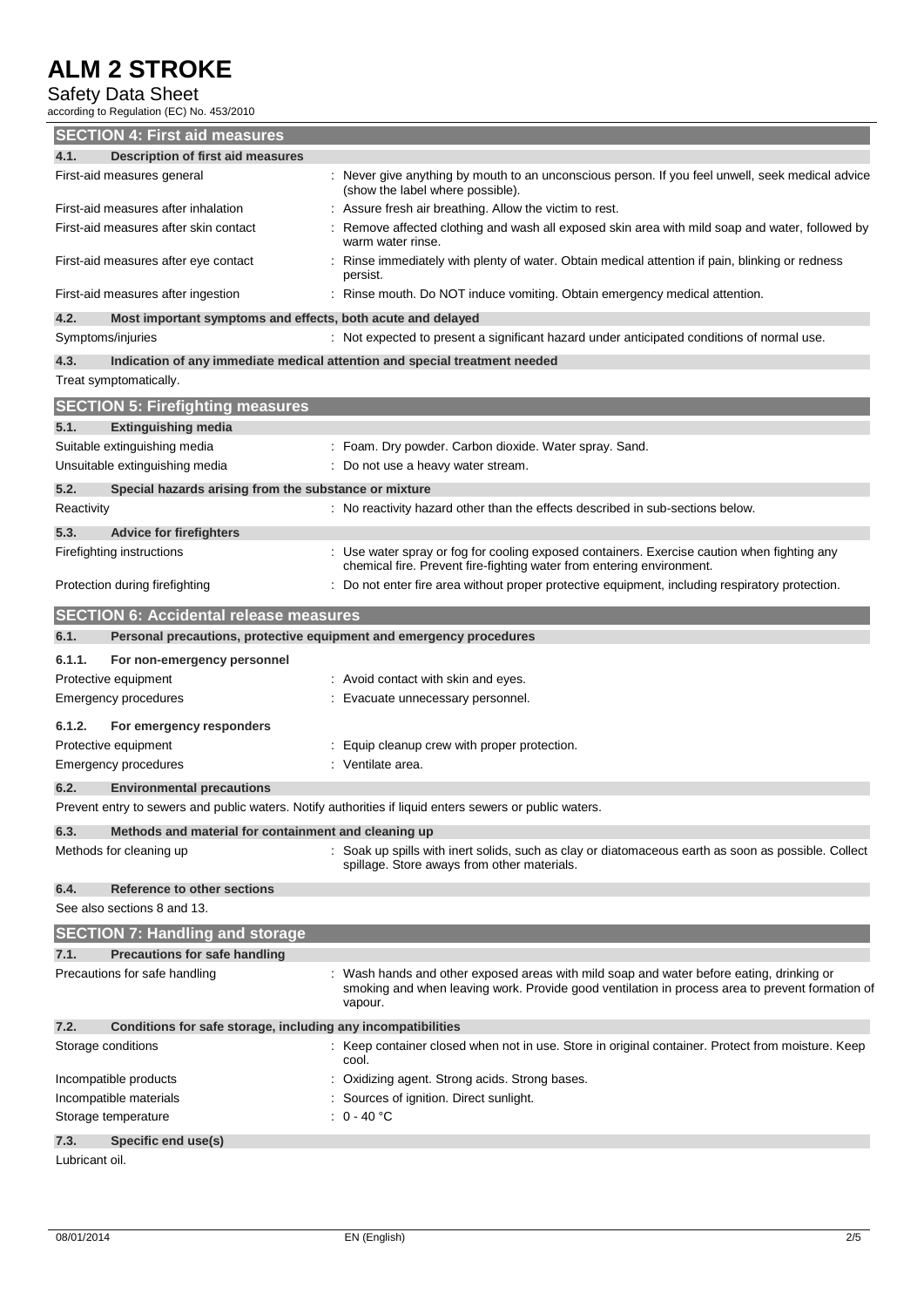Safety Data Sheet

according to Regulation (EC) No. 453/2010

| <b>SECTION 8: Exposure controls/personal protection</b>                                                                    |                                                                                                                                         |  |  |
|----------------------------------------------------------------------------------------------------------------------------|-----------------------------------------------------------------------------------------------------------------------------------------|--|--|
| 8.1.<br><b>Control parameters</b>                                                                                          |                                                                                                                                         |  |  |
| <b>ALM 2 STROKE</b>                                                                                                        |                                                                                                                                         |  |  |
| ACGIH TWA (mg/m <sup>3</sup> )                                                                                             | 5 mg/m <sup>3</sup> Refined mineral oil, mist                                                                                           |  |  |
| 8.2.<br><b>Exposure controls</b>                                                                                           |                                                                                                                                         |  |  |
| Appropriate engineering controls                                                                                           | Ensure exposure is below occupational exposure limits (where available).                                                                |  |  |
| Personal protective equipment                                                                                              | : Avoid all unnecessary exposure.                                                                                                       |  |  |
| Hand protection                                                                                                            | In case of repeated or prolonged contact wear gloves. Standard EN 374 - Protective gloves<br>against chemicals. Wear protective gloves. |  |  |
| Eye protection                                                                                                             | If there is a risk of liquid being splashed : Chemical goggles or safety glasses. Standard EN 166 -<br>Personal eye-protection.         |  |  |
| Skin and body protection<br>: Wear suitable protective clothing.                                                           |                                                                                                                                         |  |  |
| In case of insufficient ventilation, wear suitable respiratory equipment. Wear appropriate mask.<br>Respiratory protection |                                                                                                                                         |  |  |
| Thermal hazard protection                                                                                                  | Not specifically applicable.                                                                                                            |  |  |
| Environmental exposure controls                                                                                            | SECTION 6.                                                                                                                              |  |  |
| Other information                                                                                                          | Do not eat, drink or smoke during use.                                                                                                  |  |  |
| <b>SECTION 9: Physical and chemical properties</b>                                                                         |                                                                                                                                         |  |  |
| Information on basic physical and chemical properties<br>9.1.                                                              |                                                                                                                                         |  |  |

| Physical state                             | : Liquid                                               |
|--------------------------------------------|--------------------------------------------------------|
| Appearance                                 | Mobile liquid.                                         |
| Colour                                     | Green.                                                 |
| Odour                                      | characteristic.                                        |
| Odour threshold                            | No data available                                      |
| рH                                         | Not classified                                         |
| Relative evaporation rate (butylacetate=1) | No data available                                      |
| Melting point                              | No data available                                      |
| Freezing point                             | : No data available                                    |
| Boiling point                              | > 192 °C IBP                                           |
| Flash point                                | $> 95 °C$ PMCC                                         |
| Self ignition temperature                  | $>225$ °C                                              |
| Decomposition temperature                  | : No data available                                    |
| Flammability (solid, gas)                  | Non flammable                                          |
| Vapour pressure                            | : $< 0.5$ kPa @ 20°C                                   |
| Relative vapour density at 20 °C           | No data available                                      |
| Relative density                           | : $0.883$ kg/l @ 15°C                                  |
| Solubility                                 | Insoluble in water. Soluble in aliphatic hydrocarbons. |
| Log Pow                                    | : No data available                                    |
| Log Kow                                    | No data available                                      |
| Viscosity, kinematic                       | 50 cSt @40°C                                           |
| Viscosity, dynamic                         | No data available                                      |
| <b>Explosive properties</b>                | Not classified.                                        |
| Oxidising properties                       | Not classified.                                        |
| <b>Explosive limits</b>                    | No data available                                      |

**9.2. Other information**

VOC content  $\qquad \qquad : 0\%$ 

# **SECTION 10: Stability and reactivity**

### **10.1. Reactivity**

No reactivity hazard other than the effects described in sub-sections below.

### **10.2. Chemical stability**

Stable under recommended handling and storage conditions (see section 7).

### **10.3. Possibility of hazardous reactions**

### May react violently with oxidants.

**10.4. Conditions to avoid**

Direct sunlight. Extremely high or low temperatures.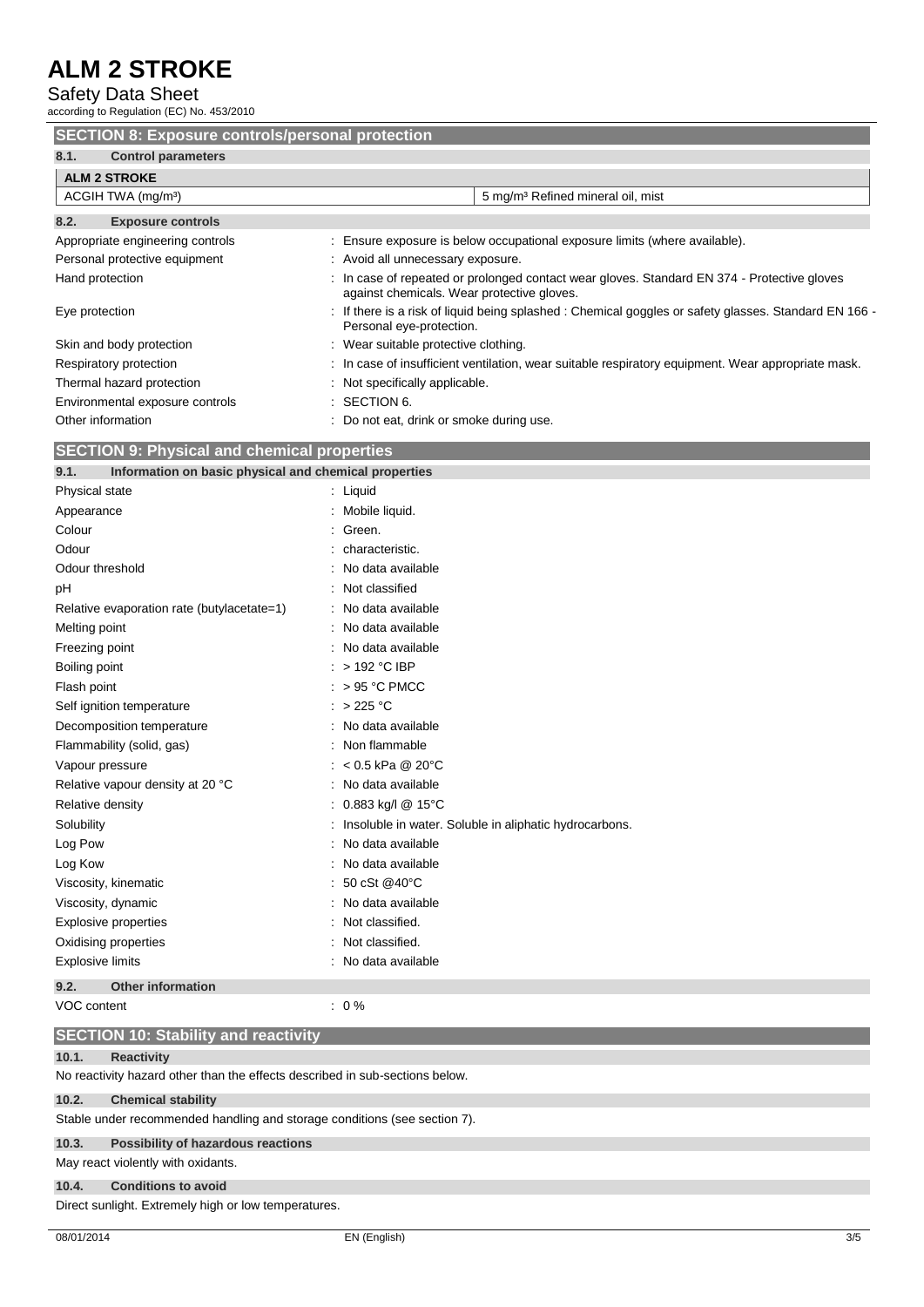Safety Data Sheet

according to Regulation (EC) No. 453/2010

| 10.5. | Incompatible materials                       |  |
|-------|----------------------------------------------|--|
|       | Strong acids. Strong bases. Oxidizing agent. |  |

### **10.6. Hazardous decomposition products**

Under normal conditions of storage and use, hazardous decomposition products should not be produced.

| <b>SECTION 11: Toxicological information</b>                 |                                                                     |  |
|--------------------------------------------------------------|---------------------------------------------------------------------|--|
| Information on toxicological effects<br>11.1.                |                                                                     |  |
| Acute toxicity                                               | : Not classified                                                    |  |
| Irritation                                                   | : Not classified<br>pH: Not classified                              |  |
| Corrosivity                                                  | : Not classified<br>pH: Not classified                              |  |
| Sensitisation                                                | : Not classified                                                    |  |
| Repeated dose toxicity                                       | : Not classified                                                    |  |
| Carcinogenicity                                              | : Not classified                                                    |  |
| Mutagenicity                                                 | Not classified<br>÷.                                                |  |
| Toxicity for reproduction                                    | : Not classified                                                    |  |
| Potential Adverse human health effects and<br>symptoms<br>__ | : Based on available data, the classification criteria are not met. |  |

|                   | <b>SECTION 12: Ecological information</b> |                                                                                                                            |
|-------------------|-------------------------------------------|----------------------------------------------------------------------------------------------------------------------------|
| 12.1.             | <b>Toxicity</b>                           |                                                                                                                            |
| Ecology - general |                                           | : The product is not considered harmful to aquatic organisms nor to cause long-term adverse<br>effects in the environment. |

|  | 12.2. | <b>Persistence and degradability</b> |  |
|--|-------|--------------------------------------|--|
|--|-------|--------------------------------------|--|

| <b>ALM 2 STROKE</b>                                 |                                                                           |  |
|-----------------------------------------------------|---------------------------------------------------------------------------|--|
| Persistence and degradability                       | Not readily biodegradable.                                                |  |
| 12.3.<br><b>Bioaccumulative potential</b>           |                                                                           |  |
| <b>ALM 2 STROKE</b>                                 |                                                                           |  |
| Bioaccumulative potential                           | Low bioaccumulation potential.                                            |  |
| 12.4.<br><b>Mobility in soil</b>                    |                                                                           |  |
| No additional information available                 |                                                                           |  |
| <b>Results of PBT and vPvB assessment</b><br>12.5.  |                                                                           |  |
| <b>ALM 2 STROKE</b>                                 |                                                                           |  |
| Results of PBT assessment                           | Not classified as PBT or vPvB.                                            |  |
| 12.6.<br>Other adverse effects                      |                                                                           |  |
| Other information                                   | : Avoid release to the environment.                                       |  |
| <b>SECTION 13: Disposal considerations</b>          |                                                                           |  |
| 13.1.<br>Waste treatment methods                    |                                                                           |  |
| Waste disposal recommendations                      | : Dispose in a safe manner in accordance with local/national regulations. |  |
| Ecology - waste materials                           | : Avoid release to the environment.                                       |  |
| <b>SECTION 14: Transport information</b>            |                                                                           |  |
| In accordance with ADR / RID / IMDG / IATA / ADN    |                                                                           |  |
| 14.1.<br><b>UN number</b>                           |                                                                           |  |
| No dangerous good in sense of transport regulations |                                                                           |  |
| 14.2.<br>UN proper shipping name                    |                                                                           |  |
| Not applicable                                      |                                                                           |  |
| 14.3.<br>Transport hazard class(es)                 |                                                                           |  |
| Not applicable                                      |                                                                           |  |
| 14.4.<br><b>Packing group</b>                       |                                                                           |  |
| Not applicable                                      |                                                                           |  |
| 14.5.<br><b>Environmental hazards</b>               |                                                                           |  |
| Other information                                   | : No supplementary information available.                                 |  |